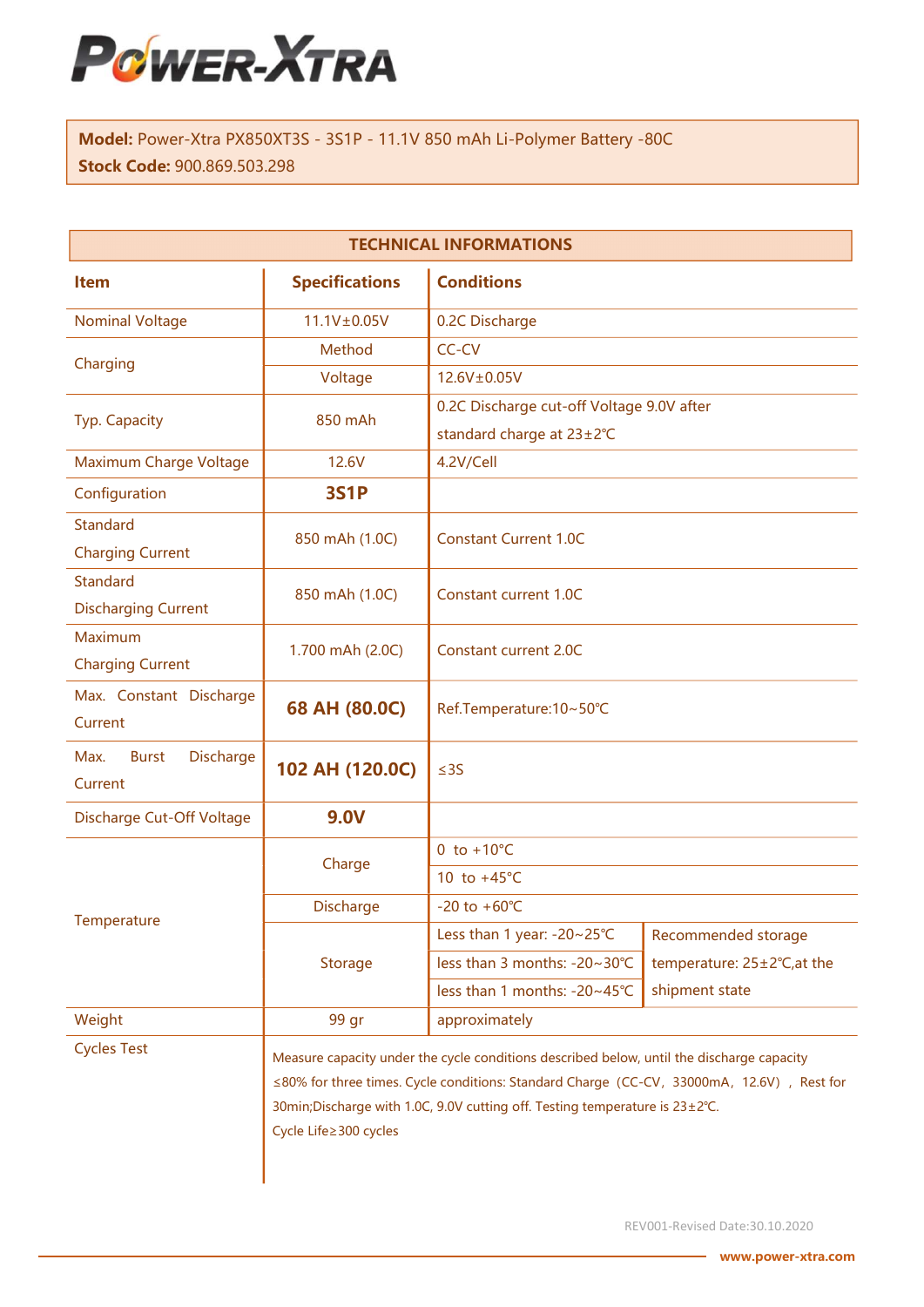

Model: Power-Xtra PX850XT3S - 3S1P - 11.1V 850 mAh Li-Polymer Battery -80C Stock Code: 900.869.503.298

| <b>Cell Dimension</b> |  |
|-----------------------|--|
|                       |  |

| <b>Item</b> | <b>Description</b>        | <b>Dimension</b> |
|-------------|---------------------------|------------------|
| т           | <b>Cell Tab Thickness</b> | $6.3 \pm 0.2$ mm |
| W           | <b>Cell Tab Width</b>     | $30.0 \pm 1$ mm  |
|             | Cell Tab Length           | $60.0 \pm 1$ mm  |
| CL          | Cable Length Length       |                  |
| P           | <b>Connector Model</b>    |                  |



REV001-Revised Date:30.10.2020